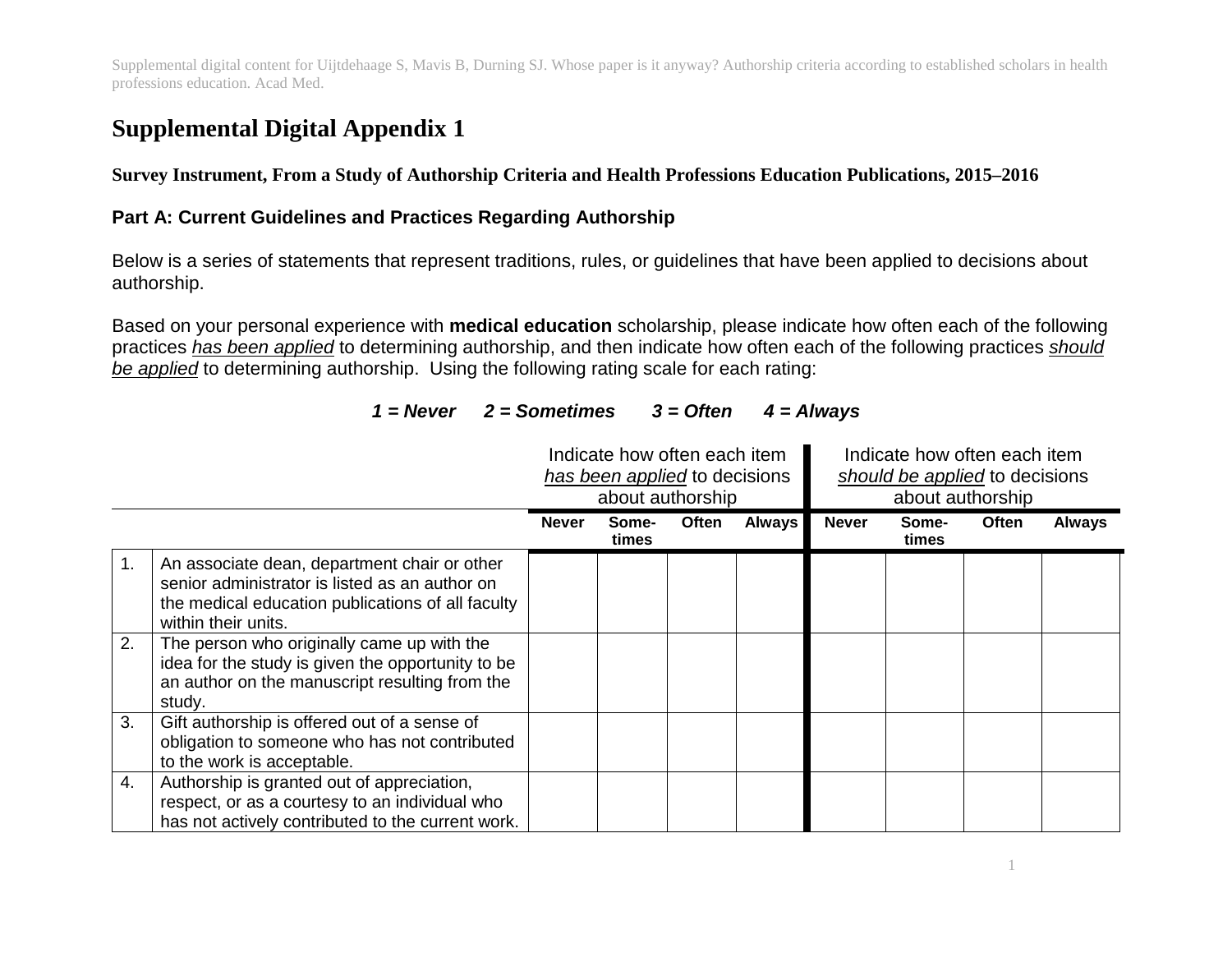## **Part B: ICMJE Criteria**

According to the International Committee of Medical Journal Editors (ICMJE) the criteria for determining if a project collaborator merits the designation of author are (*check all that apply*):

- a. Acquisition of the funding for the project
- b. Substantial contributions to conception and design, or acquisition of data, or analysis and interpretation of data
- c. General supervision or leadership of the collaborative team
- d. Contribution to the drafting of the manuscript
- e. Review and approval of the final version of the manuscript to be published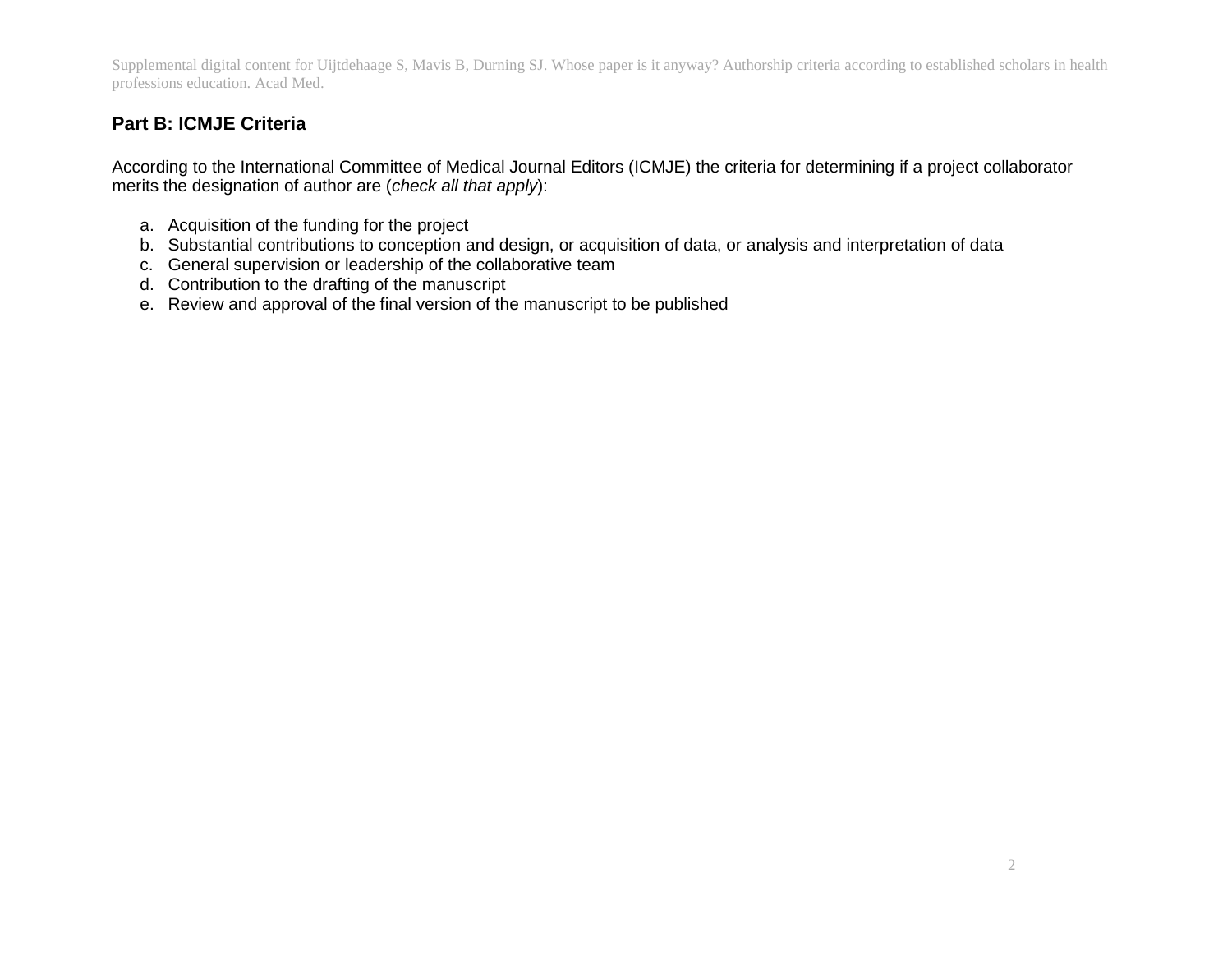# **Part C: Unethical authorship practices**

| In the past two years, I have experienced<br>unethical pressure concerning the order of<br>authors on a publication.                                                | <b>Never</b> | Rarely | Sometimes | Often | Always |
|---------------------------------------------------------------------------------------------------------------------------------------------------------------------|--------------|--------|-----------|-------|--------|
| In the past two years, I have been granted<br>authorship on a paper when I did not meet<br>the criteria for authorship.                                             | <b>Never</b> | Rarely | Sometimes | Often | Always |
| In the past two years, I have declined<br>authorship on a paper when I did not meet<br>the criteria for authorship.                                                 | <b>Never</b> | Rarely | Sometimes | Often | Always |
| In the past two years, I have experienced a<br>situation where I was not included as an<br>author on a paper when I felt that I met the<br>criteria for authorship. | <b>Never</b> | Rarely | Sometimes | Often | Always |
| In the past two years, I have been a co-<br>author on a paper that included others who<br>did not meet the criteria for authorship,                                 | <b>Never</b> | Rarely | Sometimes | Often | Always |
| In the past two years, I have granted<br>authorship on a paper to a collaborator who<br>did not meet the criteria for authorship.                                   | <b>Never</b> | Rarely | Sometimes | Often | Always |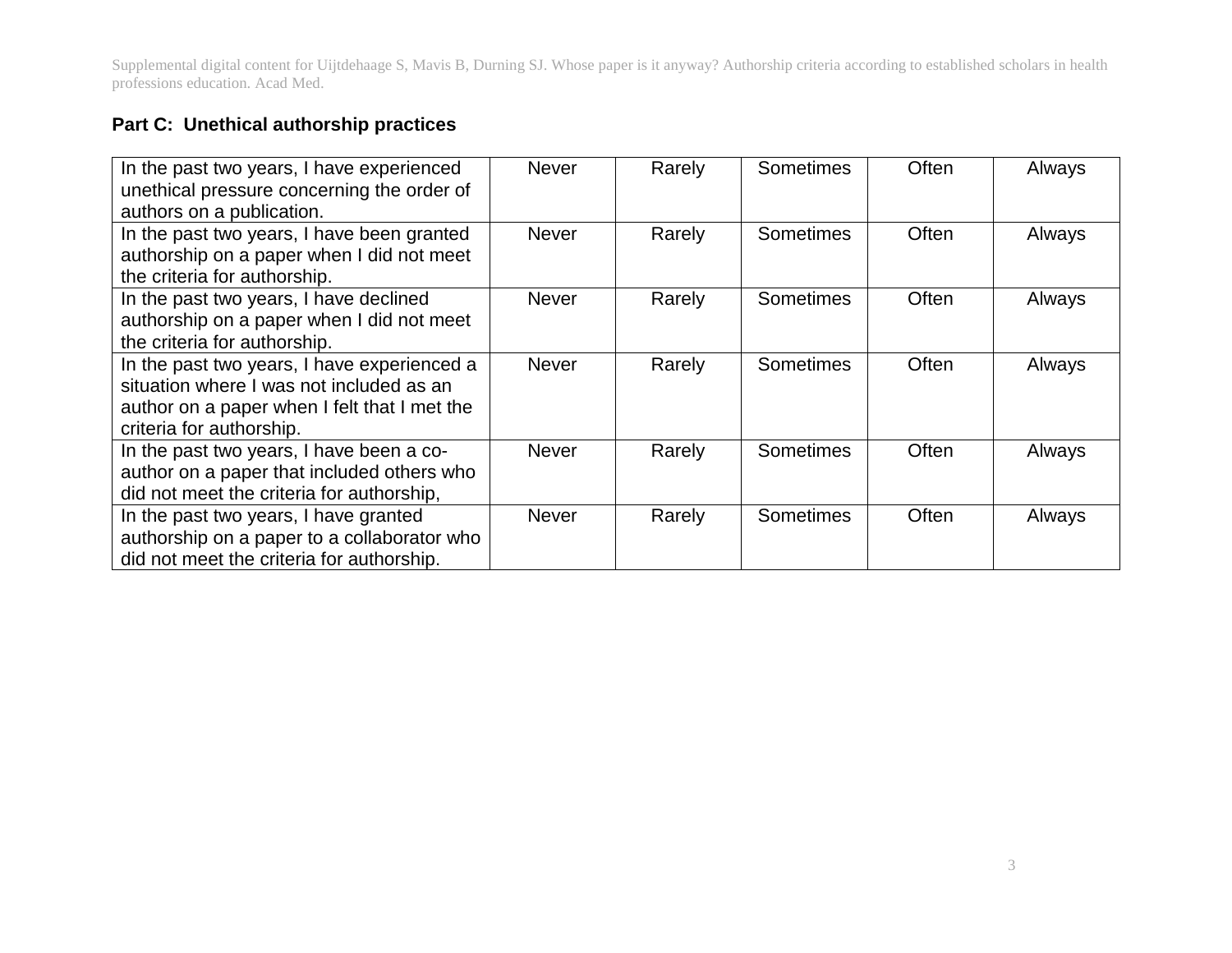#### **Part D: Information About You**

- 1. How long have you been involved in medical education? \_\_\_\_\_\_\_ years
- 2. What is your current academic rank or position title? (choose one)
	- [ ] Graduate student
	- [ ] Medical Student
	- [ ] Resident
	- [ ] Instructor
	- [ ] Assistant professor
	- [ ] Associate professor
	- [ ] Professor
	- $\lceil$   $\rceil$  Other:  $\lceil$
	- [ ] Not applicable
- 3. Which degree(s) do you hold? (choose all that apply)
	- [ ] Bachelor's degree (BS, BA, BSN, etc.)
	- [ ] Master's degree (MA, MS, MSW, MPH, etc.)
	- [ ] Doctoral degree (PhD, EdD, etc.)
	- [ ] Medical degree (MD, DO)
	- [ ] Other professional degrees (JD, PA, DVM, etc.)
- 4. For the highest degree listed above, what is your field of study?
	- [ ] Basic science
	- [ ] Clinical science
	- [ ] Social science
	- [ ] Humanities
	- [ ] Other

Based on your choice above, please indicate the specific field of study (e.g., biochemistry, pediatrics, anthropology, medical ethics, public health):  $\blacksquare$ 

- 5. How do you self-identify?
	- [ ] Female
	- [ ] Male
	- [ ] Transgender